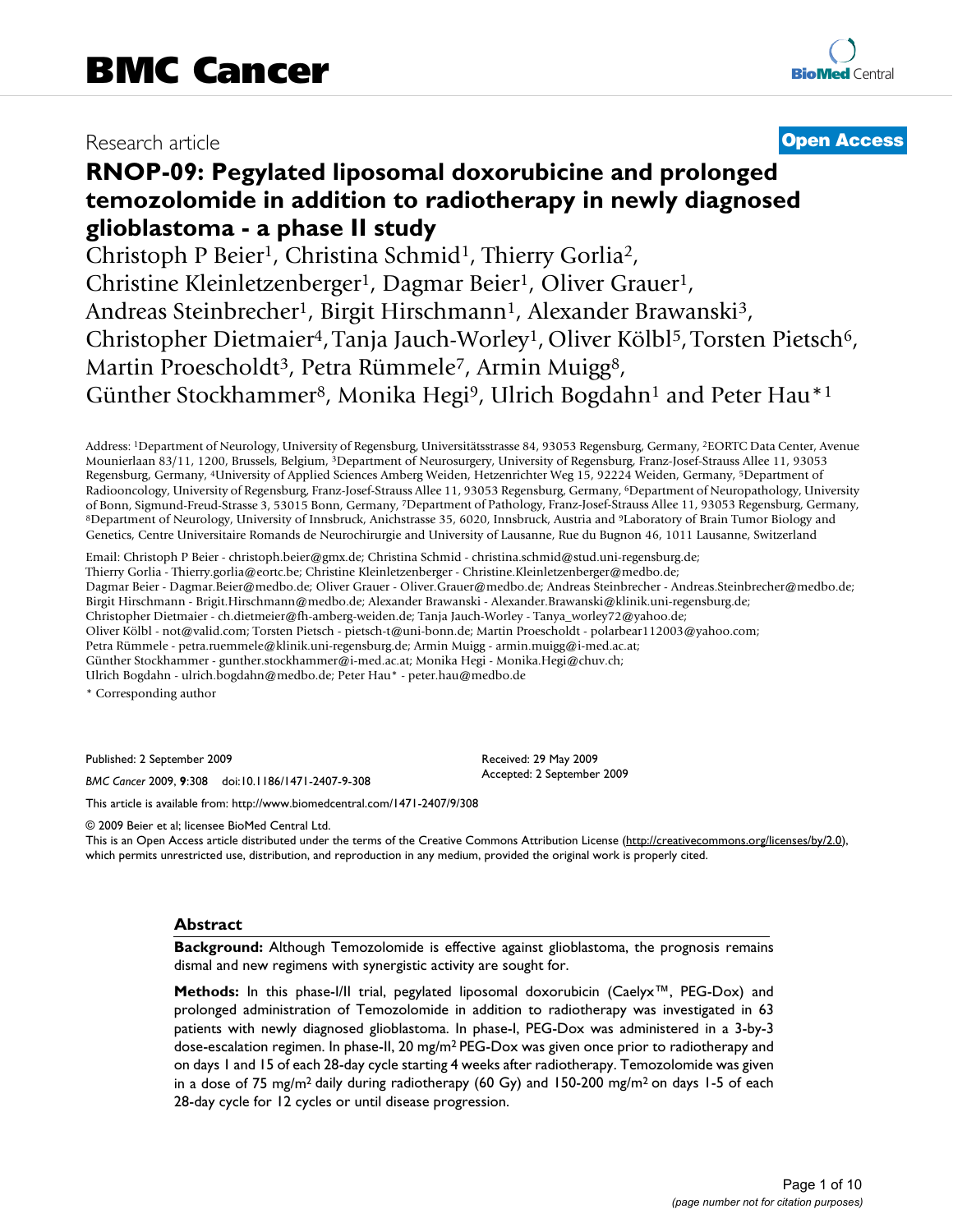**Results:** The toxicity of the combination of PEG-Dox, prolonged administration of Temozolomide, and radiotherapy was tolerable. The progression free survival after 12 months (PFS-12) was 30.2%, the median overall survival was 17.6 months in all patients including the ones from Phase-I. None of the endpoints differed significantly from the EORTC26981/NCIC-CE.3 data in a post-hoc statistical comparison.

**Conclusion:** Together, the investigated combination is tolerable and feasible. Neither the addition of PEG-Dox nor the prolonged administration of Temozolomide resulted in a meaningful improvement of the patient's outcome as compared to the EORTC26981/NCIC-CE.3 data

**Trial registration:** clinicaltrials.gov NCT00944801.

#### **Background**

Glioblastomas represent 40% of all tumors of the central nervous system (CNS) and are among the most lethal tumors. Therapy comprising debulking surgery and radiotherapy prolongs the median overall survival after initial diagnosis to only 8-12 months [1,2]. Temozolomide (Temodar™, TMZ) combined with radiotherapy was the first substance to significantly improve the overall survival (to 14.6 months) as compared to surgery and radiotherapy alone and increased the proportion of patients surviving more than 2 years to 26%. TMZ showed the best efficacy in patients with a methylated  $O<sup>6</sup>$ -methylguanine-DNA methyltransferase (MGMT) promoter by eliminating more sensitive differentiated tumor cells and in part stem cell-like tumor cells [3,4]. Among patients with a methylated MGMT promoter, the median survival after treatment with combined radio-chemotherapy was 21.7 months, as compared to 15.3 months among those who were assigned to radiotherapy only. In the absence of methylation of the MGMT promoter, there was a smaller and statistically insignificant difference in survival between the treatment groups [4].

Doxorubicin is one of the most effective substances *in vitro* against cells derived from glioblastoma [5]. However, it has no significant effect *in vivo* due to poor blood-brainbarrier penetration [6]. In a tumor model, tissue and CSFconcentrations of doxorubicin were substantially increased when sterically stabilized liposomes were used [7] resulting in a comparable clinical response using approximately half of the dose of stabilized liposomes compared to conventional doxorubicin [8]. A pegylated formulation (PEG-liposomal Doxorubicin, Caelyx™, PEG-Dox) even further improved the penetration of the bloodbrain barrier [9]. Case series and two phase II-studies in patients with recurrent glioblastoma have shown modestly promising results for PEG-Dox [10-13]. In our cohort, we treated 27 patients with recurrent glioblastoma with 20 mg/m2 PEG-Dox on days 1 and 15 of each 28-day cycle. The overall response rate was 39%. The progression free survival at 6 and 12 months after initiation of therapy

was 15% and 7.5%, and median time to tumor progression for responders was 14 weeks, respectively. Median overall survival was 68 weeks after initial diagnosis and 26 weeks after initiation of the relapse regimen [11].

Based on these results, we combined PEG-Dox, TMZ, and radiotherapy in the study presented here, adapting the standard of care EORTC26981/NCIC-CE.3 protocol. Because long-term administration of TMZ for more than 6 cycles (as used in the EORTC26981/NCIC-CE.3 trial) is feasible and well tolerated [14], we decided to administer TMZ for at least 12 cycles or until disease progression. To determine the dose limiting toxicity of PEG-Dox combined with prolonged administration of TMZ, we performed a phase I part ahead of the phase II study. To investigate, by means of a historical control analysis, if the addition of PEG-Dox to TMZ and radiotherapy improves the survival of patients, we chose similar inclusion criteria and identical TMZ and radiotherapeutic regimes as in the EORTC26981/NCIC-CE.3 study.

#### **Methods**

#### *Patients and Selection Criteria*

From June 2002 until November 2007, 63 patients with newly diagnosed glioblastoma in two neurooncology centers (Department of Neurology, University of Regensburg, Germany and Department of Neurology, University of Innsbruck, Austria) were selected for the study (Figure 1). Eligible patients aged 18 to 70 with centrally confirmed histology (Institute for Neuropathology, University of Bonn, Germany) were included. Inclusion criteria were adapted to the EORTC26981/NCIC-CE.3 study and were, among others, as follows: Karnofsky performance score (KPS)  $\geq$  70%, stable corticosteroids within 2 weeks before inclusion, leucocytes > 3/ul, thrombocytes > 100/ ul,  $Hb > 10$  g/dl. The study was approved by the ethics committees of the participating centers, and was performed in accordance to the applying international regulations. All patients provided written informed consent. The trial was registered at clinicaltrials.gov: NCT00944801.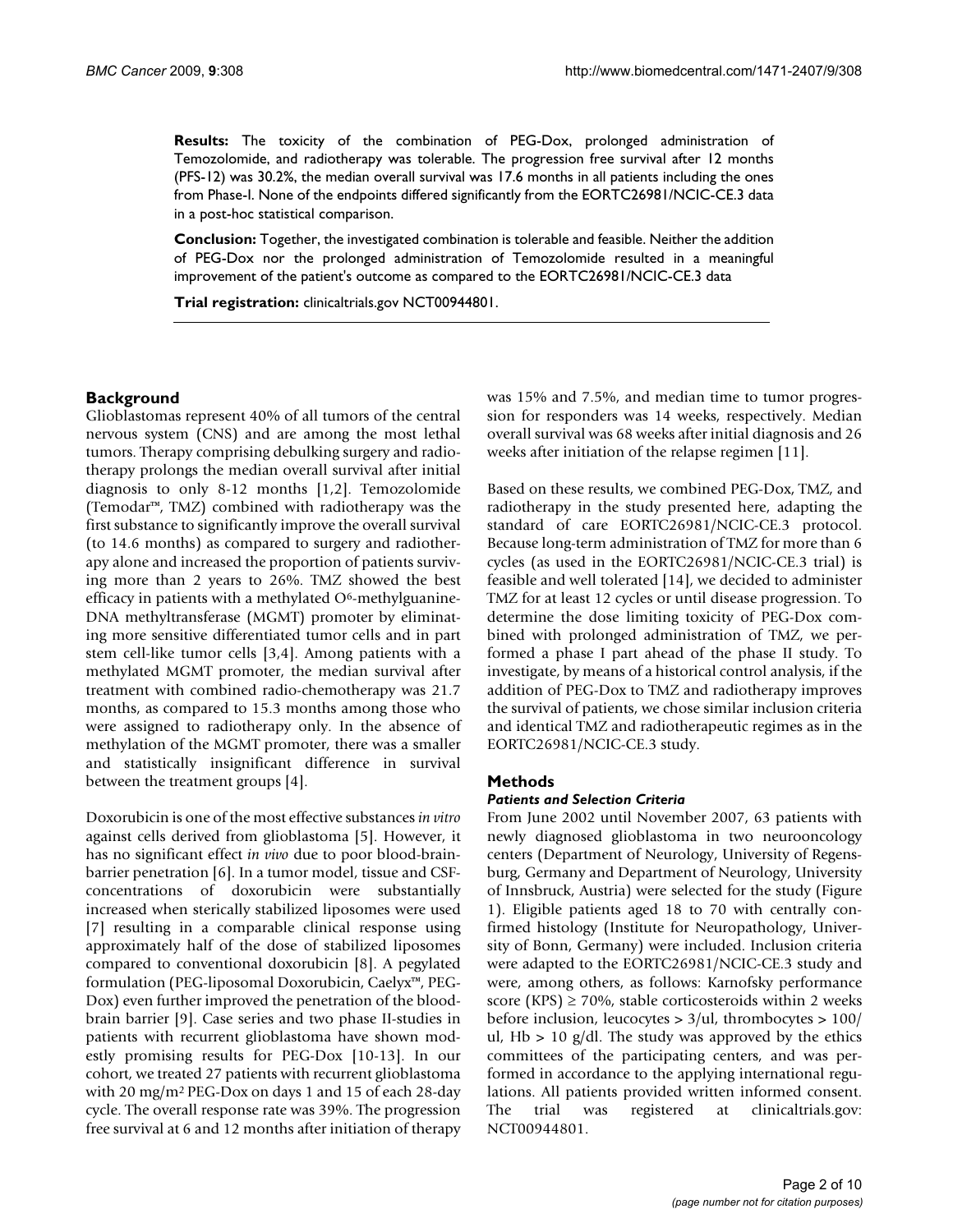

**Figure 1 CONSORT flow diagram**.

# *Study Design and Treatment*

Within 4 weeks after the histological diagnosis of glioblastoma, all patients received standard radiotherapy (total dose 60 Gy; fractions of 2 Gy Monday to Friday) plus concomitant daily TMZ 75 mg/m2 orally daily (including weekends). Radiotherapy was planned with dedicated computed tomography and three-dimensional planning systems and delivered to the gross tumor volume with a 2 to 3 cm margin for the clinical target volume. After a 4week break, patients received adjuvant TMZ 150 to 200 mg/m2 day 1 to 5 in 28 days until tumor progression or up to at least 12 cycles [2]. In the dose escalation phase of the study, PEG-Dox was raised in steps of 5 mg/m2 in a 3-by-3 design, starting with 5 mg/m<sup>2</sup> (group 1) up to 20 mg/m<sup>2</sup> (group 4). In the phase II part of the study, the targeted dose of 20 mg/m2 was administered up to a cumulative dose of 550 mg/m2 or until tumor progression.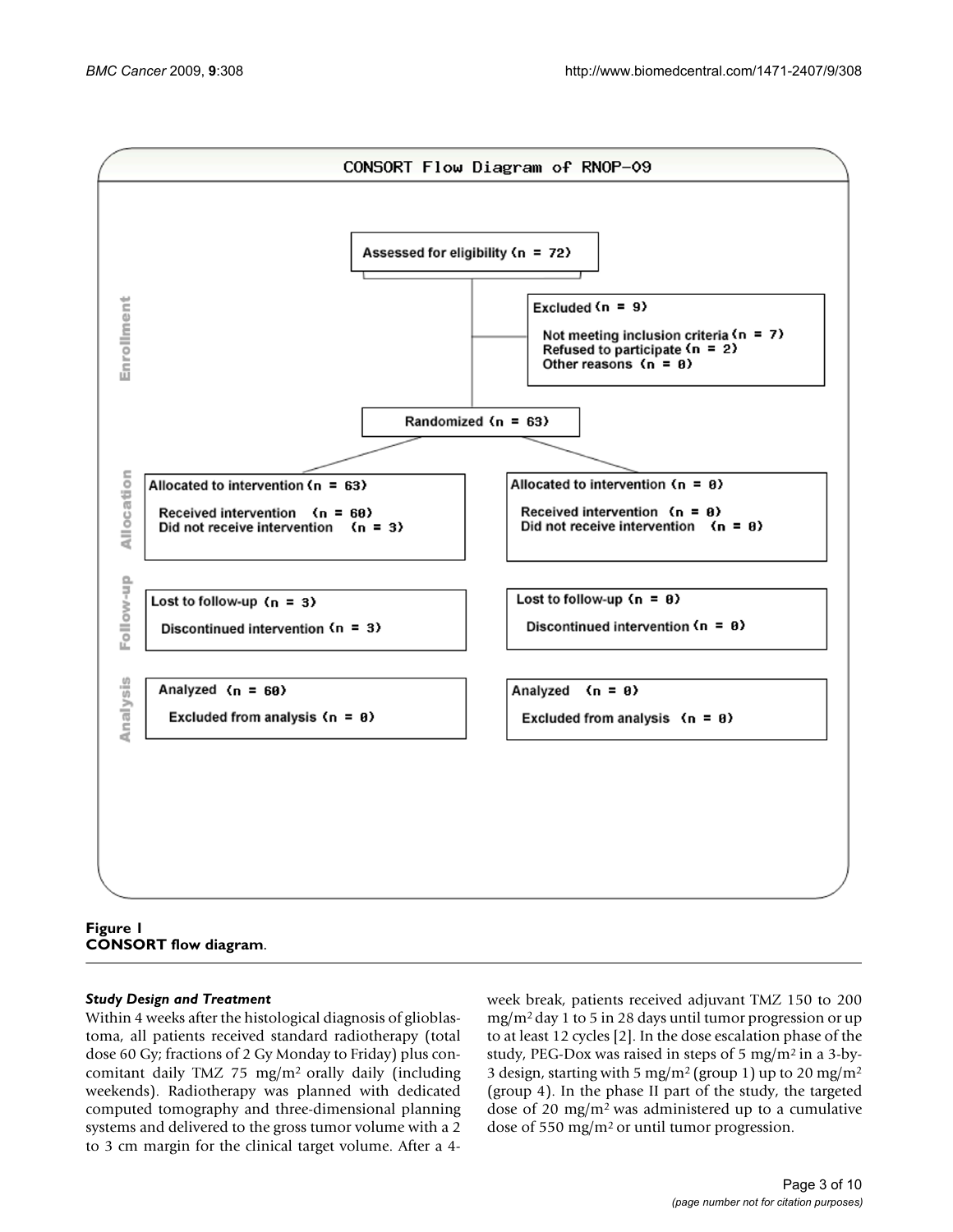The following events were defined as dose limiting toxicity (DLT) occurring within the first cycle of adjuvant treatment and graded according to the National Cancer Institute Common Toxicity Criteria, version 3.0 (NCI-CTC 3.0): myelosuppression, palmoplantar erythrodysesthesia (PPED), cardiac, hepatic or renal toxicity grade 3 or 4; and every severe adverse event (SAE) as long as a correlation to the study medication was at least "possible" using standard SAE grading criteria. Each dose level was evaluated for DLTs using the criteria detailed above before advancing to the next level. In both parts of the study, the dosing of TMZ and PEG-Dox was modified as follows: If myelotoxicity of grade 3 or 4 occurred, the next cycle of chemotherapy was delayed, and the dose was reduced to 75% in the next cycle. If grade 4 myelotoxicity recurred after dose reduction or persisted for more than four weeks, treatment was terminated. All patients received trimethoprim-sulfamethoxazole as prophylaxis against *Pneumocystis jiroveci* pneumonia during concomitant treatment with radiotherapy plus TMZ.

## *Surveillance and follow-up*

The baseline examination included magnetic resonance imaging (MRI, minimum T1, T1 plus gadolinium and FLAIR), full blood counts and blood chemistry tests, and a physical examination. During radiotherapy, patients were seen weekly. Transthoracic echocardiography was performed before the first application of PEG-Dox and at every 4th cycle of the maintenance chemotherapy. During and after radiotherapy, full blood counts were drawn every week until termination of the regimen. 28 days after the completion of radiotherapy and every 8 weeks thereafter, clinical data and KPS were raised prior to every cycle throughout the study, until the tumor progressed. Patients in whom toxicity precluded further treatment were closely followed up until resolution or stabilization of the respective condition. Standard supportive care measures were thoroughly applied in addition to chemotherapy. At tumor progression, patients were treated at the investigator's discretion. The therapeutic modalities used in recurrent disease included re-resections, re-radiotherapy, and salvage chemotherapy (e.g. CCNU, and Imatinib Mesylate based chemotherapies).

# *Evaluation of Toxicity and Activity*

Tumor progression was defined according to Macdonald criteria [15]. Toxicity (dose limiting toxicity, DLT, and targeted dose) graded according to NCI-CTC 3.0 in phase I and progression free survival at 12 months (PFS-12) after initiation of therapy in phase I and II were defined as the primary endpoints of the study; PFS-24, median overall survival (mOS), overall survival after 1 and 2 years (OS-12, OS-24), median time to progression (mTTP), response rate (RR, complete responses plus partial responses), rate of stabilizations (SD, stable disease), and the toxicity profile were secondary endpoints.

# *MGMT Evaluation*

The *MGMT* methylation status was determined by the classic gel based methylation specific PCR (MSP) assay [4] and a high throughput quantitative MSP technique (qMSP) as part of a validation study [16].

# *Statistical Methods*

The study was planned on an adapted intent-to-treatdesign. An interim analysis was performed after phase I (termination criterion: unacceptable toxicity) of the study and after treating 10 patients in phase II (termination criterion: tumor progression within 10 weeks in more than 8 patients). The primary endpoint of the study was progression free survival probability at 12 months starting at the time of diagnosis. The trial was designed to accrue 60 patients (plus 5% drop-out reserve) with glioblastoma and to detect an improvement of the PFS-12 of 15.6% as compared to the data of the EORTC26981/NCIC-CE.3 (radiotherapy plus concomitant and adjuvant TMZ) arm (PFS-12: 26.9%) with an  $\alpha$  error of 0.10 and  $\beta$  error of 10%. The exact patient number was determined during study accrual after publication of the EORTC26981/ NCIC-CE.3 trial in 2005. Based on a Fleming design, the hypothesis tested was  $H_0$ :PFS-12  $\leq$  26.9% and  $H_1$ : PFS-12  $\geq$  42.5% The minimum PFS-12 to consider the study as "positive" was 36.7%.

As this trial was not randomized, the EORTC26981/ NCIC-CE.3 data were used as historical controls and the Cox proportional hazard model was fit to directly assess the effect of the new treatment measured by their Hazard Ratios (HR) in presence of known prognostic factors (age, KPS, extent of surgical resection, corticosteroids at beginning of therapy) in order to correct for selection biases. HR, median PFS and OS, PFS-12, OS-12, and OS-24 were assessed in all patients and in subsets split by MGMT methylation status. The Cox proportional hazard model was fit to assess the prognostic value of the methylation status of the MGMT promoter in combination with the protocol treatment modalities.

# **Results**

#### *Patient Characteristics*

In total, 70 patients were screened and 63 patients (40 male, 23 female) with newly diagnosed glioblastoma were included and evaluable according to the intent-totreat design (Figure 1). Median age was 54 years (range: 30-73) and 40% were older than 60 years. The median KPS at inclusion was 90% (range: 70-100%) for the total population; 29% of the patients were on steroids at entry into the study (Table 1).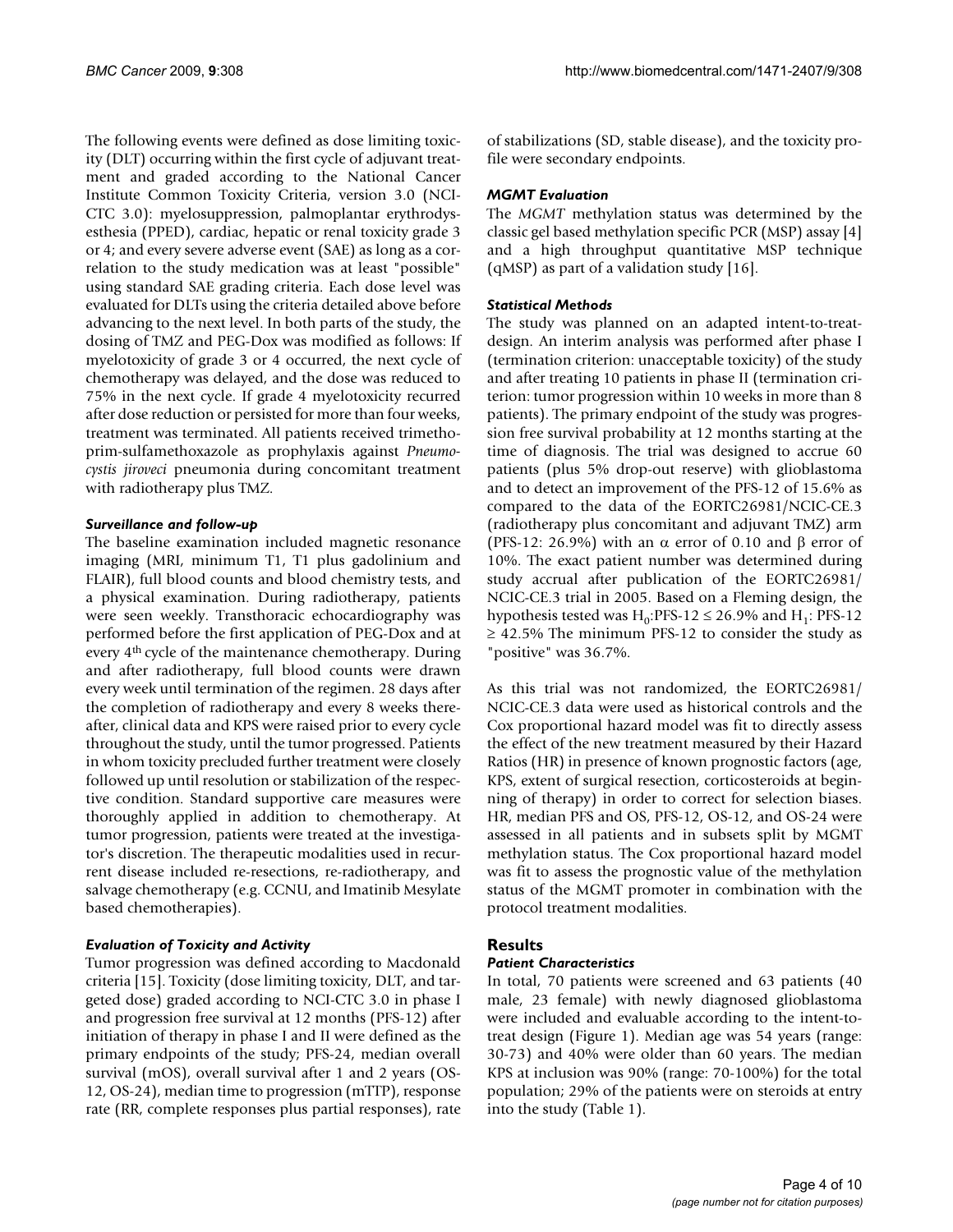51 patients (81%) had undergone open surgery at primary diagnosis, aiming at maximum tumor removal. All patients received conventional involved-field radiotherapy with a total dose of 60 Gy and concomitant TMZ (75 mg/m2 daily, every day including weekends) during radiotherapy. Three of the patients did not complete the combined radio-chemotherapy due to progressive disease or were lost for follow-up but were included in the analysis due to the intent-to-treat design.

The most important prognostic risk factors (age, KPS, extent of resection, corticosteroids at entry) did only moderately differ between this study and the EORTC26981/ NCIC-CE.3 trial (Table 1). Based on sufficient patient numbers, we concluded that a comparison of our data to the EORTC26981/NCIC-CE.3 trial was feasible.

#### *Toxicity of the combination regimen*

During phase I, the escalation groups consisted of 7 (5 mg/m2 PEG-Dox), 4 (10 mg/m2), 3 (15 mg/m2) and 4 (20 mg/m2) patients. One grade 4 leukopenia and neutropenia occurred in the first group within 3 months after diagnosis which was therefore expanded from 4 to 7 patients in accordance to the treatment plan. In the 2<sup>nd</sup>, 3<sup>rd</sup> and 4<sup>th</sup> treatment groups, the regimen was tolerated without DLT. As no DLT was observed in dose group 4, the targeted dose was reached and we proceeded to the efficacy phase of the trial with PEG-Dox in a dose of 20 mg/m2.

#### **Table 1: Baseline characteristics of the RNOP-09 cohort as compared to the patients enrolled into the EORTC 26981/NCIC-CE.3 trial.**

| <b>Baseline characteristics</b>         |                              |                                         |  |  |  |
|-----------------------------------------|------------------------------|-----------------------------------------|--|--|--|
|                                         | <b>Treatment</b>             |                                         |  |  |  |
|                                         | <b>RNOP-09</b><br>$(N = 63)$ | <b>EORTC/NCI-C/NCI-C</b><br>$(N = 287)$ |  |  |  |
|                                         | N(%)                         | N (%)                                   |  |  |  |
| <b>Sex</b>                              |                              |                                         |  |  |  |
| Female                                  | 23(36.5)                     | 102(35.5)                               |  |  |  |
| Male                                    | 40 $(63.5)$                  | 185(64.5)                               |  |  |  |
| Age (class)                             |                              |                                         |  |  |  |
| $= 50$                                  | 19(30.2)                     | 95(33.1)                                |  |  |  |
| $51-60$                                 | 19(30.2)                     | 109(38.0)                               |  |  |  |
| >60                                     | 25(39.7)                     | 83 (28.9)                               |  |  |  |
| Performance status (KPS)                |                              |                                         |  |  |  |
| 90-100%                                 | 22 (34.9)                    | 113(39.4)                               |  |  |  |
| 80%                                     | 33(52.4)                     | 136(47.4)                               |  |  |  |
| 70%                                     | 8(12.7)                      | 38 (13.2)                               |  |  |  |
| <b>Extent of surgery</b>                |                              |                                         |  |  |  |
| Complete                                | 28 (44.4)                    | 113(39.4)                               |  |  |  |
| Partial                                 | 23(36.5)                     | 126(43.9)                               |  |  |  |
| <b>Biopsy</b>                           | 9(14.3)                      | 48 (16.7)                               |  |  |  |
| Not recorded                            | 3(4.8)                       | 0(0.0)                                  |  |  |  |
| Corticosteroids at study entry          |                              |                                         |  |  |  |
| No                                      | 39(61.9)                     | 94 (32.8)                               |  |  |  |
| Yes                                     | 18(28.6)                     | 193(67.2)                               |  |  |  |
| Missing data                            | 6(9.5)                       | 0(0.0)                                  |  |  |  |
| <b>MGMT</b> promoter                    |                              |                                         |  |  |  |
| Methylated                              | 16(25.4)                     | 46 (16.0)                               |  |  |  |
| Unmethylated                            | 17(27.0)                     | 60(20.9)                                |  |  |  |
| Missing                                 | 30(47.6)                     | 81(63.1)                                |  |  |  |
| <b>Survival at evaluation</b>           |                              |                                         |  |  |  |
| Alive                                   | 22 (34.9)                    | 33(11.5)                                |  |  |  |
| Dead                                    | 41 $(65.1)$                  | 254 (88.5)                              |  |  |  |
| Progression free survival at evaluation |                              |                                         |  |  |  |
| Not progressive and alive               | 7(11.1)                      | 15(5.2)                                 |  |  |  |
| Progressive or dead                     | 56 (88.9)                    | 272 (94.8)                              |  |  |  |
|                                         |                              |                                         |  |  |  |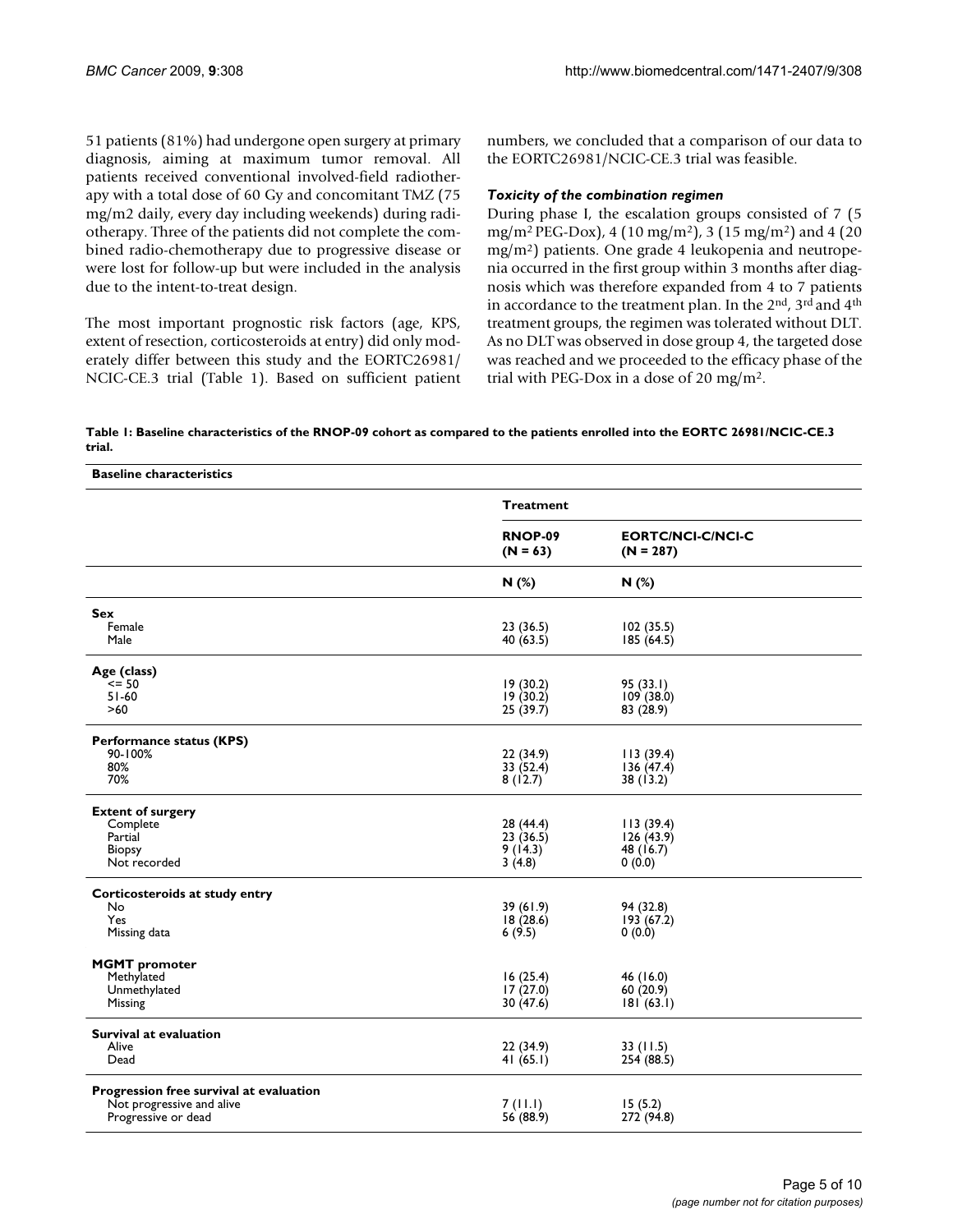In the summarized toxicity data from phase I and II, the most frequent adverse event attributable to PEG-Dox was palmaroplantar erythrodysesthesia (PPED) occurring in almost all patients to at least some degree. Still, severe cutaneous side effects were rare. During the administration of 402 PEG-Dox infusions, grade 3 or 4 toxicities defined as bullous exanthema - were seen in only 4 patients. Occurrence of PPED was reduced by oral pyridoxine in a daily dose of  $3 \times 100$  mg, low-dose oral corticosteroids, and cool pads during the infusion of PEG-Dox [17]. The most common side effect attributable to a combined effect of TMZ and PEG-Dox was myelosupression (Table 2). Grade 3 to 4 leukopenia was observed in 12 patients (19%, EORTC26981/NCIC-CE.3: 7%), grade 3 and 4 thrombocytopenia occurred in 7 patients (11%, EORTC26981/NCIC-CE.3: 12%). Grade 3 and 4 lymphopenia, the most common haematologic toxicity, occurred in 33 patients (52%, EORTC26981/NCIC-CE.3: no data available). Despite this high proportion of lymphopenia,

only two patients suffered from opportunistic *Pneumocystis jierovici* pneumonia (one NCI-CTC 3.0 grade 4 event), while 7 patients (15.2%) were treated with community-acquired pneumonia that was only possibly related to the ongoing chemotherapy. As in the other published studies with PEG-Dox in high-grade gliomas [10- 13], we did not observe cardiotoxic side effects, even in cases with cumulative doses of up to 550 mg/m2. Two patients developed deep vein thrombosis. Overall, 58 SAEs occurred, and 9 of these SAEs were at least possibly related to PEG-Dox. Two patients died due to a possibly treatment-related complication (one pulmonary embolism, one unclear rapid decline in general condition). The toxicity data are summarized in Table 2.

#### *Activity of the combination regimen*

All patients were observed until progression after treatment initiation. One patient was lost to follow-up, and his data were included in the statistical analysis using the last

**Table 2: Side effects of the combined radio-chemotherapy with TMZ and PEG-Dox.**

|                               | <b>Common toxicity criteria (NCI CTC Version 3.0)</b> |                            |                                 |
|-------------------------------|-------------------------------------------------------|----------------------------|---------------------------------|
|                               | <b>RNOP-09</b><br>Grade 3                             | <b>RNOP-09</b><br>Grade 4* | <b>EORTC/NCI-C</b><br>Grade 3+4 |
|                               | N(%)                                                  | N(%)                       | N(%)                            |
| <b>Gastrointestinal</b>       |                                                       |                            |                                 |
| Vomitus/nausea                | 4(6.3)                                                | 0(0.0)                     | 6(2)                            |
| <b>Stomatitis</b>             | 2(3.2)                                                | 0(0.0)                     | not reported                    |
| Gastritis                     | 2(3.2)                                                | 0(0.0)                     | not reported                    |
| Diarrhea                      | 3(4.8)                                                | 0(0.0)                     | not reported                    |
| <b>Skin</b>                   |                                                       |                            |                                 |
| PPED/rash                     | 4(6.3)                                                | 0(0.0)                     | 9(3)                            |
| Herpes simplex infection      | 2(3.2)                                                | 0(0.0)                     | not reported                    |
| Edema                         | 2(3.2)                                                | 0(0.0)                     | not reported                    |
| Anaphylaxis                   | 0(0.0)                                                | 1(1.5)                     | not reported                    |
| <b>Infection</b>              |                                                       |                            |                                 |
| Pneumonia                     | 8(12.7)                                               | 1(1.5)                     | not reported                    |
| Wound infection               | 1(1.5)                                                | 0(0.0)                     | not reported                    |
| not specified                 | 9(14.2)                                               | 0(0.0)                     | 20(7)                           |
| <b>Blood/bone marrow</b>      |                                                       |                            |                                 |
| Leukopenia                    | 9(14.3)                                               | 3(4.7)                     | 20(7.0)                         |
| Lymphopenia                   | 6(9.5)                                                | 27 (43.9)                  | not reported                    |
| Thrombopenia                  | 4(6.3)                                                | 3(4.7)                     | 33 (12.0)                       |
| Anemia                        | 0(0.0)                                                | 2(3.2)                     | 4(1.0)                          |
| Cardiac and vascular toxicity |                                                       |                            |                                 |
| Cardiac toxicity              | 0(0.0)                                                | 0(0.0)                     | not reported                    |
| Deep vein thrombosis          | 2(3.2)                                                | 0(0.0)                     | not reported                    |
| Pulmonary embolism            | 0(0.0)                                                | 1(1.5)                     | not reported                    |

\* Two additional patients died, one due to pulmonary embolism and une due to unclear decline in general condition (CTC grade 5).

\*\* Side effects are listed irrespective if they were related to the therapy.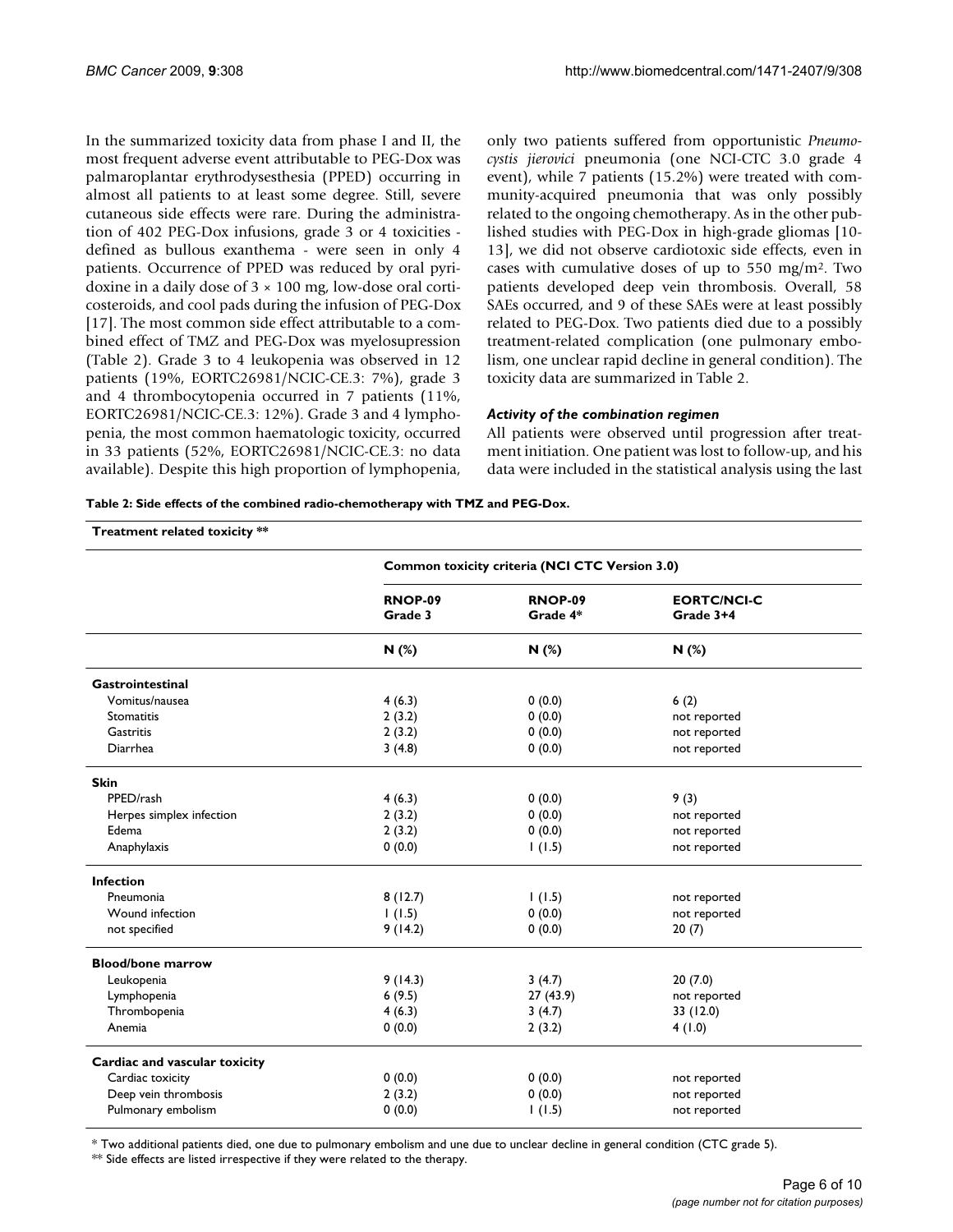date of observation. PFS-12 as primary endpoint was 30.2% as compared to 26.9% for patients treated with combined radio-chemotherapy in the EORTC26981/ NCIC-CE.3 study (adjusted HR for progression free survival: 0.91; CI: 0.67-1.26; p = 0.58). The OS-24 was 35.3% (EORTC26981/NCIC-CE.3: 27.2%), the mOS was 17.6 months (EORTC26981/NCIC-CE.3: 14.6 months), and the adjusted HR for overall survival was 0.79 (CI: 0.55- 1.14; p = 0.21, Figure 2). Complete response during the protocol therapy including radiotherapy and chemotherapy (CR,  $n = 2$ ), partial response (PR,  $n = 3$ ) or stable disease (SD,  $n = 41$ ) were observed in 73% of patients 8 weeks after initial diagnosis. 8 weeks after initiation of the maintenance therapy (i.e. 20 weeks after tumor resection), 34 patients (53%) were free of progression [18]. There was no significant difference between patients that received less than 20 mg/m2 PEG-Dox in the phase I part of the study and the patients treated with 20 mg/m2 [see Additional File 1]. All other endpoints are summarized in Table 3. Of note, the combination of PEG-Dox, prolonged TMZ, and radiotherapy was significantly superior to radiotherapy alone with respect to overall survival and PFS-12  $(30.2\% \text{ vs. } 9.1\%; \text{ p} < 0.002)$  confirming previous results [2] (data not shown).

## *MGMT methylation status and correlation with tumor progression and survival*

The *MGMT* methylation status could be determined in 33 patients (52%). The samples with assignable MGMT promoter status were representative of the overall treatment population with respect to prognostic factors and outcomes except for a slight imbalance in the resection status



#### Figure 2

**Overall survival of RNOP-09 patients as compared to historical control**. Kaplan-Meier estimates of overall survival according to treatment group. The unadjusted hazard ratio for death among patients treated with PEG-Dox and prolonged administration of TMZ as compared with those treated in the EORTC26981/NCIC-CE.3 trial was 0.83 (CI:

(patients with determined MGMT promoter status had less biopsies, data not shown). Of the evaluated tumors, 16 (48%) had detectable MGMT promoter methylation, whereas 17 (52%) did not. The proportion of MGMT methylated and unmethylated tumors is similar to previous studies [4]. With respect to all analyzed endpoints, there were no statistically significant differences between both groups. However, the statistical power of this study was too low to allow final conclusions (Table 3).

# **Discussion**

This is the first phase II-trial to evaluate the activity of PEG-Dox and prolonged administration of TMZ in addition to standard radio-chemotherapy in the first-line treatment of patients with glioblastoma. Our data were compared to the standard-of-care established in the EORTC26981/NCIC-CE.3 trial by means of a historical control analysis to disclose superiority of our combined approach. In this multi-institutional trial, we could show that neither the addition of PEG-Dox (20 mg/m2 day 1 and 15 of 28 days) nor the prolonged administration of TMZ to standard therapy comprising TMZ and radiotherapy meaningfully improves PFS-12 in comparison to the EORTC study. However, the study was not formally powered to evaluate long-term survival. Although the combined therapy slightly increased the median overall survival of the total study population to 17.6 months as compared to 14.6 in the EORTC26981/NCIC-CE.3 study [2], this difference did not reach statistical significance. Agreed confidence intervals of medians were largely overlapping (RNOP-09: median 14.6; CI: [13.2-16.8] - EORTC26981/NCIC-CE.3: median: 17.6; CI: [12.2- 22.7]). In addition, 73% of all patients had objective responses or stabilizations according to Macdonald's criteria [15].

The overall toxicity pattern was acceptable over the study course. As expected, the most common adverse effect clearly attributable to PEG-Dox was palmaroplantar erythrodysesthesia (PPED). The relatively high incidence of PPED under therapy with PEG-Dox may be explained by accumulation of liposomes in the small capillaries of the skin [19,20]. Higher grade toxicity was rare due to extensive supportive care measures [17] and in line with previous studies suggesting that skin toxicity occurs more frequently if the dose exceeds 60 mg/m2 per month [20,21]. Hematological side effects were pronounced as compared to the EORTC26981/NCIC-CE.3 study and possibly caused more infectious complications. Although the data cannot be compared directly as they were evaluated in different study populations, they suggest that the addition of PEG-Dox and/or prolonged administration of TMZ increased the myelotoxicity of TMZ moderately. Still, the overall toxicity profile remained favorable. In line with previous reports, cardiotoxicity did not occur [22].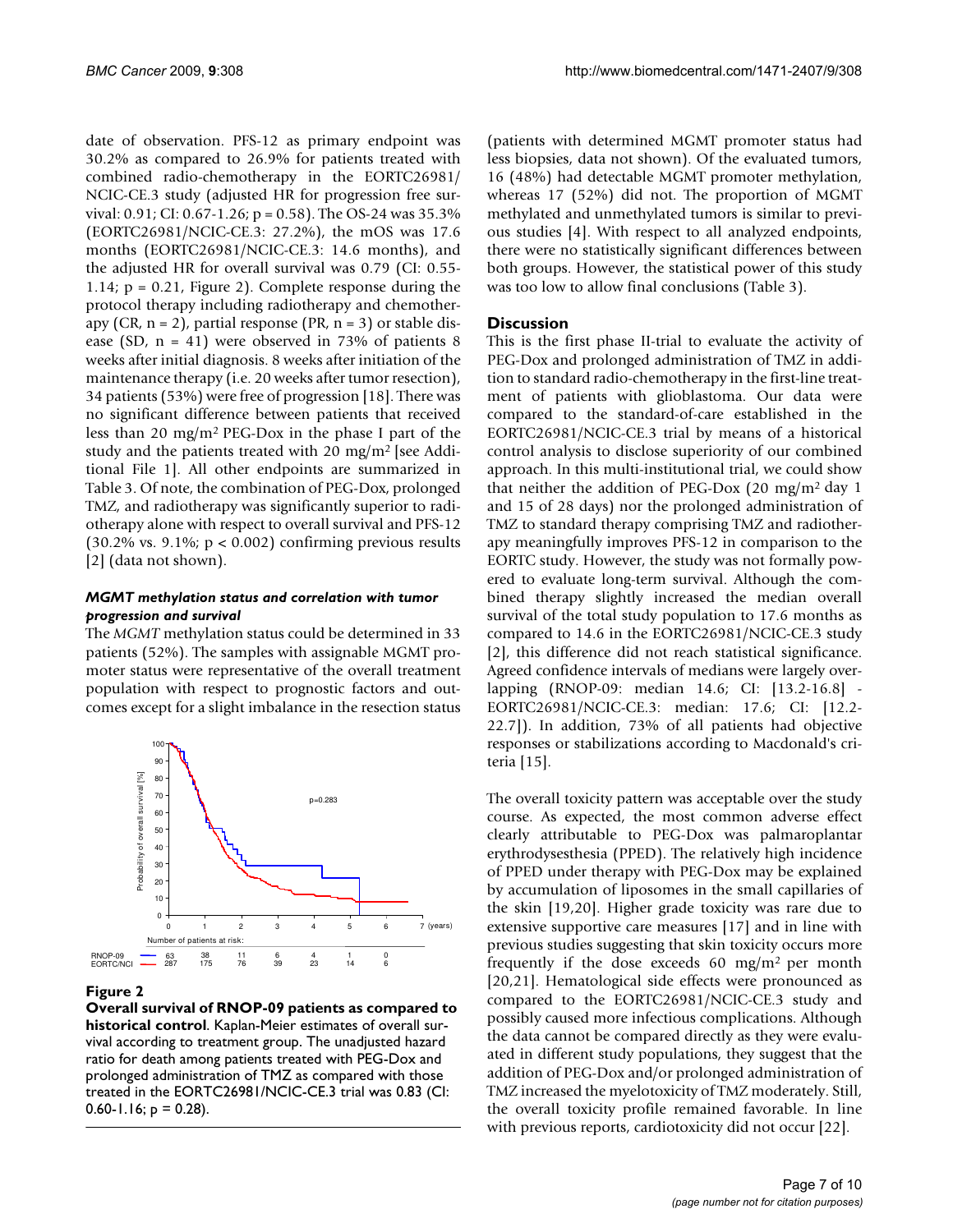|                                   | <b>EORTC/NCI-C</b><br>$(N = 287)$ | <b>RNOP-09</b><br>$(N = 63)$ |  |
|-----------------------------------|-----------------------------------|------------------------------|--|
| <b>All patients</b>               |                                   |                              |  |
| <b>Progression Free Survival</b>  |                                   |                              |  |
| Median duration (mo)              | $6.9(5.8-8.2)$                    | $6.5(6.0-8.3)$               |  |
| Rate at 1 yr $(\%)$ +             | 26.9 (21.9-32.2)                  | 30.2 (19.4-41.6)             |  |
| Rate at 2 yrs (%)                 | $11.2(7.9-15.1)$                  | $11.0(4.4-20.9)$             |  |
| Hazard Ratio ‡                    | 1.00                              | $0.91(0.67-1.26)$            |  |
| p-value **                        | $P = 0.58$                        |                              |  |
| Overall Survival                  |                                   |                              |  |
| Median duration (mo)              | $14.6$ (13.2-16.8)                | $17.6$ (12.2-22.7)           |  |
| Rate at $\vert$ yr $(\%)$         | $61.2(55.3-66.6)$                 | $60.3(47.2 - 71.2)$          |  |
| Rate at 2 yrs (%)                 | 27.2 (22.2-32.5)                  | 35.3 (22.1-48.7)             |  |
| Hazard Ratio ‡                    | 1.00                              | $0.79(0.55 - 1.14)$          |  |
| p-value **                        | $P = 0.21$                        |                              |  |
| <b>MGMT</b> methylation status    | $(N = 106)$                       | $(N = 33)$                   |  |
|                                   | (46 meth., 60 unmeth.)            | (16 meth., 17 unmeth.)       |  |
| <b>Methylated MGMT Promoter</b>   |                                   |                              |  |
| <b>Progression Free Survival</b>  |                                   |                              |  |
| Rate at 1 yr (%)                  | 40.0 (25.8-53.8)                  | $31.3$ (11.4-53.7)           |  |
| Hazard Ratio ‡                    | 1.00                              | $0.79(0.39-1.61)$            |  |
| $p$ -value $**$                   | $P = 0.52$                        |                              |  |
| Overall Survival                  |                                   |                              |  |
| Rate at 1 yr (%)                  | 77.8 (62.6-87.4)                  | 68.8 (40.5-85.6)             |  |
| Rate at 2 yrs (%)                 | 48.9 (33.7-62.4)                  | 37.5 (15.4-59.8)             |  |
| Hazard Ratio ‡                    | 1.00                              | $0.98(0.46-2.11)$            |  |
| p-value <sup>**</sup>             | $P = 0.97$                        |                              |  |
| <b>Unmethylated MGMT Promoter</b> |                                   |                              |  |
| <b>Progression Free Survival</b>  |                                   |                              |  |
| Rate at 1 yr (%)                  | $13.3(6.2-23.2)$                  | 25.5 (7.3-44.9)              |  |
| Hazard Ratio ‡                    | 1.00                              | $1.03(0.47-2.26)$            |  |
| $p$ -value $**$                   |                                   | $P = 0.94$                   |  |
| Overall Survival                  |                                   |                              |  |
| Rate at 1 yr (%)                  | 56.7 (43.2-68.1)                  | 41.2 (18.6-62.6)             |  |
| Rate at 2 yrs (%)                 | $14.8(7.2-25.0)$                  | $16.5(2.9-39.9)$             |  |
| Hazard Ratio ‡                    | 1.00                              | $0.93(0.44 - 1.95)$          |  |
| p-value <sup>**</sup>             |                                   | $P = 0.84$                   |  |

#### **Table 3: Primary and secondary endpoints of the RNOP-09 study as compared to the EORTC26981/NCIC-CE.3 trial.**

\* Numbers in parenthesis are 95 percent confidence intervals

† Primary endpoint

‡ Obtained from the Cox model after adjustment of RNOP-09 treatment effect for extent of surgery (B/PR/CR), Age (< = 50,51-60,>60),

Performance Status (0,1,2), administration of corticosteroids (No/Yes)

\*\* Wald's test

Although unknown biasing factors cannot be excluded due to the lack of randomization, our data allow final conclusions because of the large patient population (63 patients), the statistical design (power of 90% to detect a meaningful improvement of PFS-12), and the well balanced patient populations of RNOP-09 and the EORTC26981/NCIC-CE.3 study. The slight increase of long term survivors is low as compared to other phase II studies [23] but may also reflect minor differences in the patients characteristics (e.g. low proportion of patients on steroids at entry). Thus, it is unlikely that a larger patient population, e.g. in a Phase III-setting, would unveil a clin-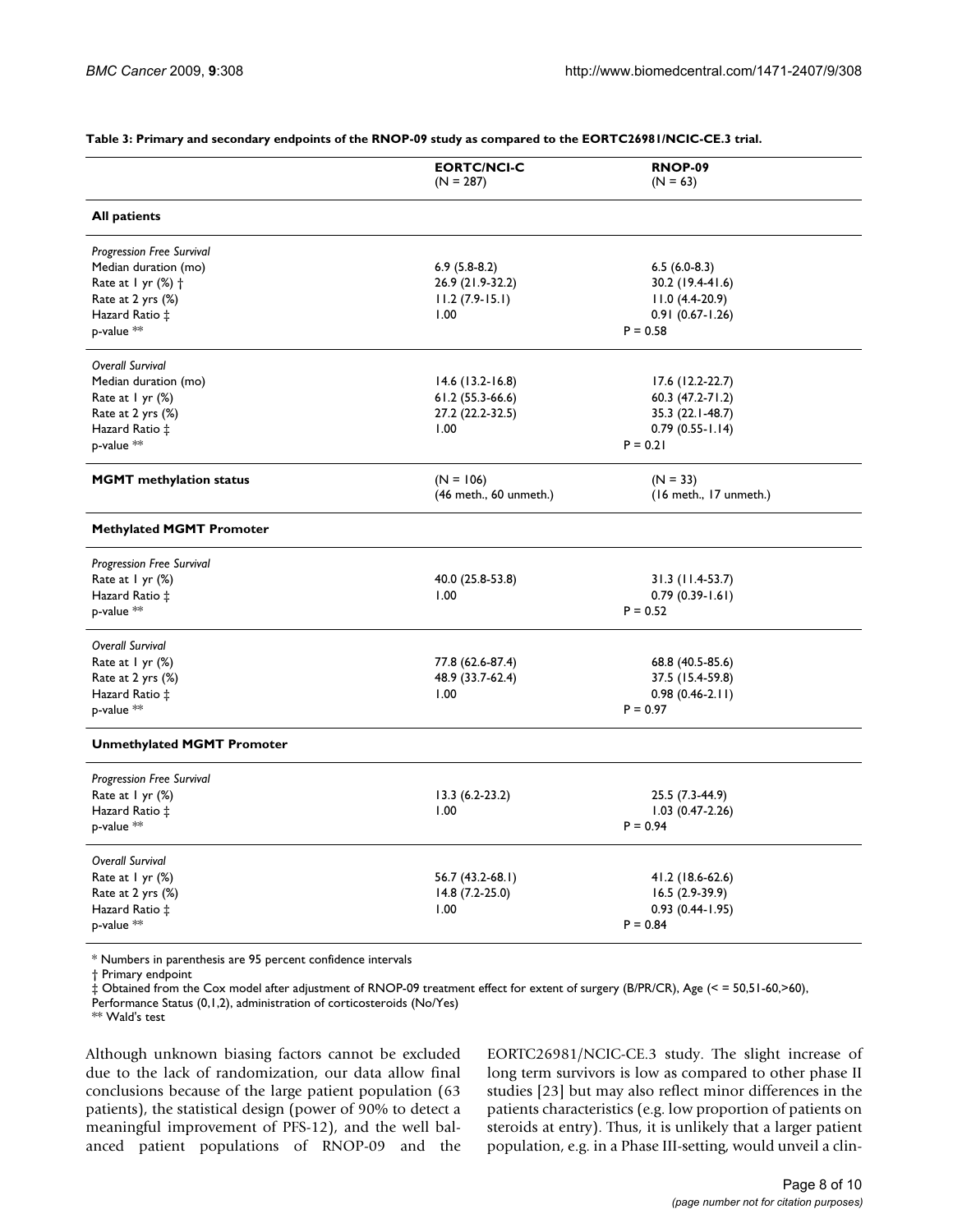ically meaningful improvement of the PFS-12 or the proportion of long term survivors by PEG-Dox. In addition, our data does not support prolonged TMZ based chemotherapy schedule in non-progressive patients. Although non-progressive patients were treated in the RNOP-09 trial up to at least 12 cycles of maintenance chemotherapy with TMZ, this neither translated into a meaningful improvement of PFS nor mOS, at least summarized over all patients. The slightly increased toxicity of the combined therapy did not translate into a relevant PEG-Dox related mortality. Thus it appears unlikely that PEG-Dox induced toxicity masked the positive effects of prolonged TMZ administration. With the comparable activity, the common cutaneous side effects, and the increased rate of infections this combined therapy did not show sufficient signs of activity in addition to the EORTC26981/NCIC-CE.3 protocol to be recommended.

# **Conclusion**

Based on *in vitro* results, PEG-Dox was among the promising substances of a large panel of "classical" chemotherapeutic substances tested in glioblastoma during the last decades [24]. None of these substances, except TMZ, could improve the prognosis of glioblastoma in a firstline setting, and the improvement is largely limited to patients with a methylated MGMT promoter. Recent trials that tested dose intensifications of TMZ [25,26] or combinations of different agents with TMZ [23,27] failed to improve the prognosis of patients with an unmethylated MGMT promoter. Thus, we suggest that combinations of classic cytostatic drugs may not be effective to improve the outcome of these patients. New targeted therapies combined with cytotoxic drugs might be better suitable to delay progression and improve survival in patients with an unmethylated MGMT promoter. This hypothesis will have to be tested in randomized phase II trials, as even large non-randomized trials might miss clinically meaningful results due to the inappropriate control for unknown biasing factors beyond the known prognostic factors. Such studies are in development or started accrual recently and hopefully will produce relevant improvements for these patients.

# **Competing interests**

Christoph P. Beier: travel support by Schering-Plough; unrestricted educational grant by Schering-Plough.

Ulrich Bogdahn: travel support by Schering-Plough; scientific advisor and speaker for Schering-Plough.

Peter Hau: travel support by Schering-Plough; scientific advisor and speaker for Schering-Plough; several unrestricted educational grants by Schering-Plough.

# **Authors' contributions**

CPB: writing of the manuscript, evaluation of data, statistical analysis, accrual of patients. CS: compilation and evaluation of patient data. TG: statistical evaluation, writing of the manuscript. CK: accrual of patients, compilation of patient data. DB: accrual of patients, writing of the manuscript. OG: protocol writing, accrual of patients, organization of translational data. AS: protocol writing, accrual of patients, writing of the manuscript. BH: protocol writing, accrual of patients, compilation of patient data. AB: accrual of patients, provision of patient material, compilation of follow-up data. CD: statistical planning. TJ: protocol writing, accrual of patients, evaluation of patient data. OK: accrual of patients, compilation of follow-up data. TP: protocol writing, neuropathological review of the samples, writing of the manuscript. MP: accrual of patients, provision of patient material, compilation of follow-up data. PR: protocol writing, neuropathological evaluation of the tumor samples. AM: accrual of patients, compilation of follow-up data. GS: accrual of patients, compilation of follow-up data, writing of the manuscript. MH: MGMT promoter analysis, writing of the manuscript. UB: protocol writing, design of the trial, accrual of patients. PH: protocol writing, design of the trial, accrual of patients, data evaluation, writing of the manuscript, final manuscript approval, vouches for the correctness of the published data

# **Additional material**

# **Additional file 1**

*Comparison of patients treated in phase I or II. Relative progression free survival of patients treated with less than 20 mg/m2 during the phase I part of RNOP-09 as compared to patients treated with 20 mg/m2 in the phase I and phase II part (p = 0.218, Log-rank-test).* Click here for file [\[http://www.biomedcentral.com/content/supplementary/1471-](http://www.biomedcentral.com/content/supplementary/1471-2407-9-308-S1.ppt) 2407-9-308-S1.ppt]

# **Acknowledgements**

The study was supported by Essex Pharma (Schering-Plough Germany) with an unrestricted educational grant. Essex Pharma had no influence on the design, the evaluation, and the publication. MGMT-testing was supported by Oncomethylome Sciences (Liège, Belgium).

#### **References**

- 1. Wong ET, Hess KR, Gleason MJ, Jaeckle KA, Kyritsis AP, Prados MD, Levin VA, Yung WK: **[Outcomes and prognostic factors in](http://www.ncbi.nlm.nih.gov/entrez/query.fcgi?cmd=Retrieve&db=PubMed&dopt=Abstract&list_uids=10561324) [recurrent glioma patients enrolled onto phase II clinical tri](http://www.ncbi.nlm.nih.gov/entrez/query.fcgi?cmd=Retrieve&db=PubMed&dopt=Abstract&list_uids=10561324)[als.](http://www.ncbi.nlm.nih.gov/entrez/query.fcgi?cmd=Retrieve&db=PubMed&dopt=Abstract&list_uids=10561324)** *J Clin Oncol* 1999, **17:**2572-2578.
- 2. Stupp R, Mason WP, Bent MJ van den, Weller M, Fisher B, Taphoorn MJ, Belanger K, Brandes AA, Marosi C, Bogdahn U, *et al.*: **[Radiother](http://www.ncbi.nlm.nih.gov/entrez/query.fcgi?cmd=Retrieve&db=PubMed&dopt=Abstract&list_uids=15758009)[apy plus concomitant and adjuvant temozolomide for gliob](http://www.ncbi.nlm.nih.gov/entrez/query.fcgi?cmd=Retrieve&db=PubMed&dopt=Abstract&list_uids=15758009)[lastoma.](http://www.ncbi.nlm.nih.gov/entrez/query.fcgi?cmd=Retrieve&db=PubMed&dopt=Abstract&list_uids=15758009)** *N Engl J Med* 2005, **352:**987-996.
- 3. Beier D, Rohrl S, Pillai DR, Schwarz S, Kunz-Schughart LA, Leukel P, Proescholdt M, Brawanski A, Bogdahn U, Trampe-Kieslich A, *et al.*: